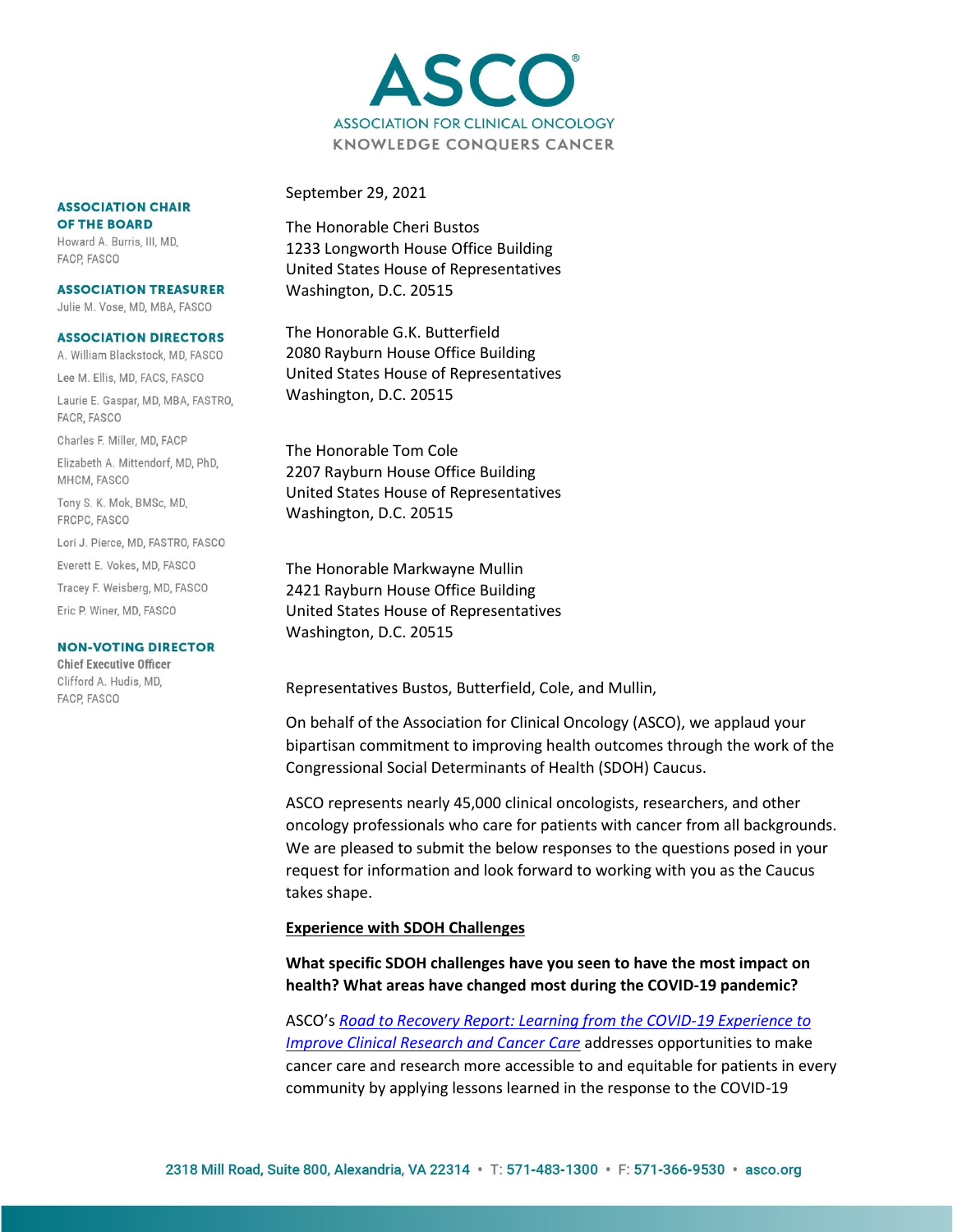

pandemic and includes specific recommendations regarding SDOH. As described in the 2020 Report*, "*the novel coronavirus pandemic and resulting public health emergency prompted urgent responses across all sectors of society, including economic, social, and healthcare measures intended to protect the safety of patients and healthcare workers and to mitigate disruptions in care."

The report includes specific recommendations about the importance of data collection "to understand the impact of COVID-19 on patients with cancer, including its effect on SDOH" as well as ensuring "COVID-19 registries are collecting appropriate data on SDOH."

ASCO has compiled a wide range of resources to support clinicians, the cancer care delivery team, and patients with cancer to help ensure that individuals with cancer receive high-quality care as the nation continues to respond to the COVID-19 pandemic at [https://www.asco.org/covid-resources.](https://www.asco.org/covid-resources)

# **What types of gaps in care, programs, and services serve as a main barrier in addressing SDOH in the communities you serve? What approaches have your organization, community, Tribal organization, or state taken to address such challenges?**

The role of nutrition, stress, health literacy, financial toxicity, and other social factors in cancer care are well-characterized, but rarely are these data systematically gathered in the clinic. Gathering this data would facilitate both targeted support for individuals as well as future research that ensures that the cancer patient receives the right level of social care at the right time. Healthy People 2030 specifically mentions the need to screen for social needs in order to help ameliorate the impact of SDOH on health outcomes.

In ASCO's statement, *Cancer Disparities and Health Equity: A Policy Statement from the American Society of Clinical Oncology* (Patel et al, 2020), the Society identified four strategic goals and underlying recommendations, including addressing structural barriers through the optimal use of SDOH in cancer care, education, practice, and policy development.

To better understand how the Society can best support our members in addressing these issues, ASCO recently surveyed its U.S. members about their understanding and interest in addressing health equity issues in their professional practices. One key finding is that "ASCO members do not currently feel completely or very prepared to address health disparities. They want to be empowered through practical resources and support that they can use with their patients, such as scripts for discussing equity, as well as additional training on social determinants of health." (ASCO Domestic Member Survey: Perceptions of Health Equity, December 2020 – February 2021, [https://www.asco.org/news](https://www.asco.org/news-initiatives/current-initiatives/health-equity)[initiatives/current-initiatives/health-equity\)](https://www.asco.org/news-initiatives/current-initiatives/health-equity).

ASCO has developed several educational resources designed to help oncologists increase their cultural literacy, humility, and competence. These courses arm providers with communication strategies to minimize bias and discrimination. The full listing of modules can be viewed here: [https://elearning.asco.org/coursecollection/cultural-literacy.](https://elearning.asco.org/coursecollection/cultural-literacy) In addition, ASCO has developed a free educational series to help the oncology community learn more about the role of SDOH in cancer care and cancer outcomes. A new podcast series on SDOH was created by 2020-2021 ASCO President, Dr. Lori Pierce, as part of ASCO's new Equity Initiative. The series aims to increase oncologists' understanding of the SDOH and bring awareness to the barriers to care experienced by patients. The series is free and available at[: https://www.youtube.com/playlist?list=PLwVG\\_3RvChvHU-lyE\\_fc5IFGxbOg11WTZ](https://www.youtube.com/playlist?list=PLwVG_3RvChvHU-lyE_fc5IFGxbOg11WTZ)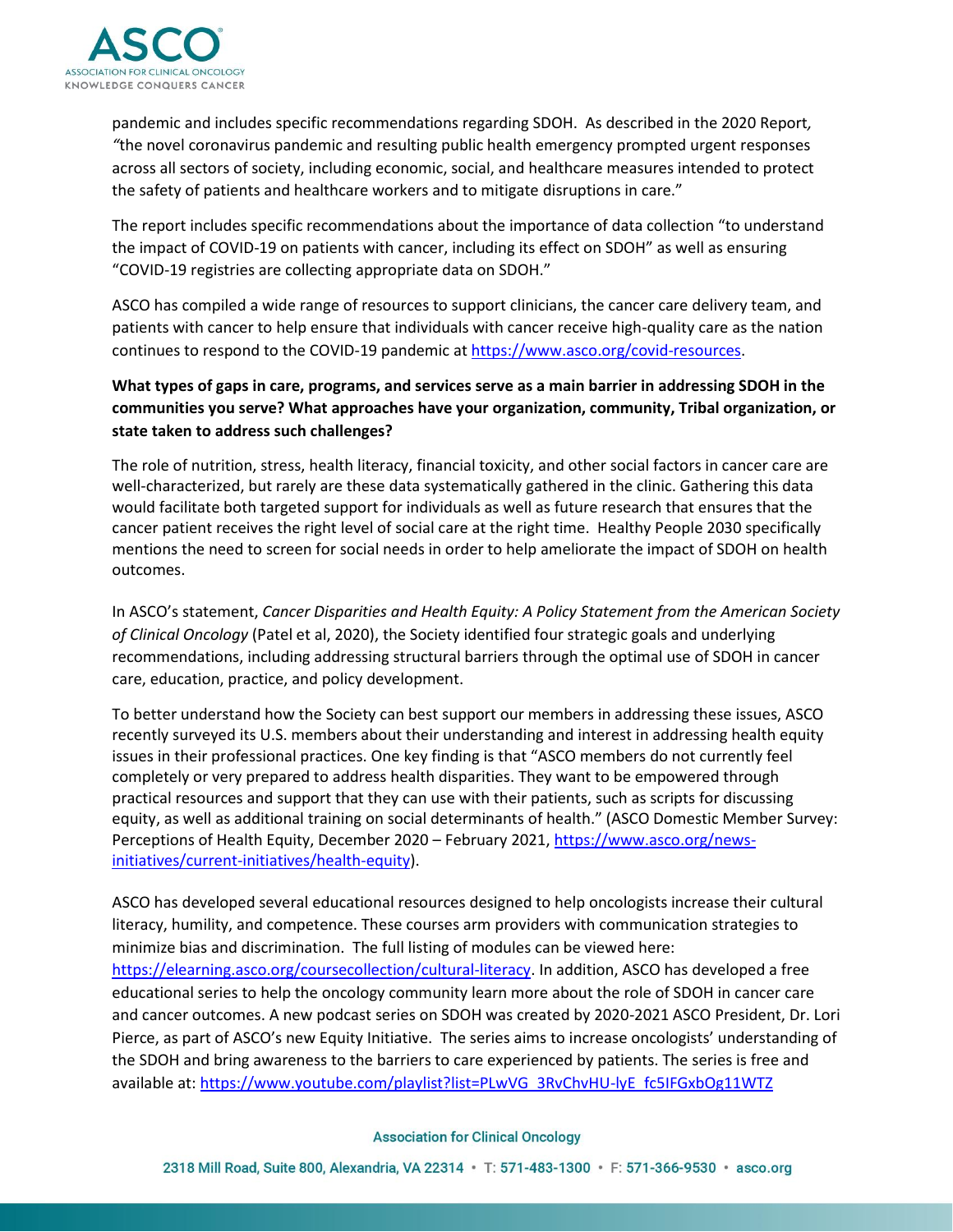

## **Are there other federal policies that present challenges to addressing SDOH?**

While insurance coverage alone does not mitigate the impacts of SDOH, it is one area where federal policies have a big impact. Medicaid expansion has been shown to improve cancer care outcomes as data from a Journal of Oncology Practice article shows:

- The uninsured rate for patients in expansion states with a new diagnosis of lung or colon cancer decreased by at least 50 percent;
- The uninsured rate for patients in expansion states with a new diagnosis of breast cancer decreased by over 40 percent;
- The decline in the rate of uninsured did not decrease for patients living in non-expansion states (Trends in Insurance Status Among Patients Diagnosed With Cancer Before and After Implementation of the Affordable Care Act, ASCO Journal of Oncology, 2018 https://ascopubs.org/doi/full/10.1200/JOP.2017.027102)

## **Improving Alignment**

# **What opportunities exist to better collect, understand, leverage, and report SDOH data to link individuals to services to address their health and social needs and to empower communities to improve outcomes?**

A significant challenge to overcome in the pursuit of equity is standardized data capture, metrics and reporting. In 2017, ASCO released a joint statement with the American Association for Cancer Research (AACR), the American Cancer Society (ACS), and the National Cancer Institute (NCI) to foster cooperation across the cancer research community.<sup>1</sup> The current peer-reviewed research supports the assertions in the joint statement-- disparities are driven by a range of multi-level patient, community, and structural factors, including inequities in health care quality and delivery. Our collective understanding of the underlying drivers of cancer disparities is growing, but the joint statement makes several recommendations for continuing to advance the research on, and the science of, disparities. The first recommendation, *defining and improving data measures and tools for cancer disparities research,* is particularly relevant*.* According to the joint statement, patient data are often incomplete, inaccurate, or overly-simplified and usually do not consider many social and community factors. Moreover, cancer disparities research is limited by a lack of comprehensive, consistent data on factors that impact disparities in cancer care and patient outcomes, including a patient's social status and demographics, community and lifestyle factors, and biology and genetics. Widespread variation in data collection methodologies has also compromised the utility of select data sets for disparities research. Having a recognized standard set of demographic questions and variables would demonstrably benefit stakeholders' ability to document, understand, and begin to address systemic inequities.

### **Best Practices and Opportunities**

<sup>1</sup> Polite, Blase N., et al. "Charting the future of cancer health disparities research: a position statement from the American Association for Cancer Research, the American Cancer Society, the American Society of Clinical Oncology, and the National Cancer Institute." *Cancer research* 77.17 (2017): 4548-4555.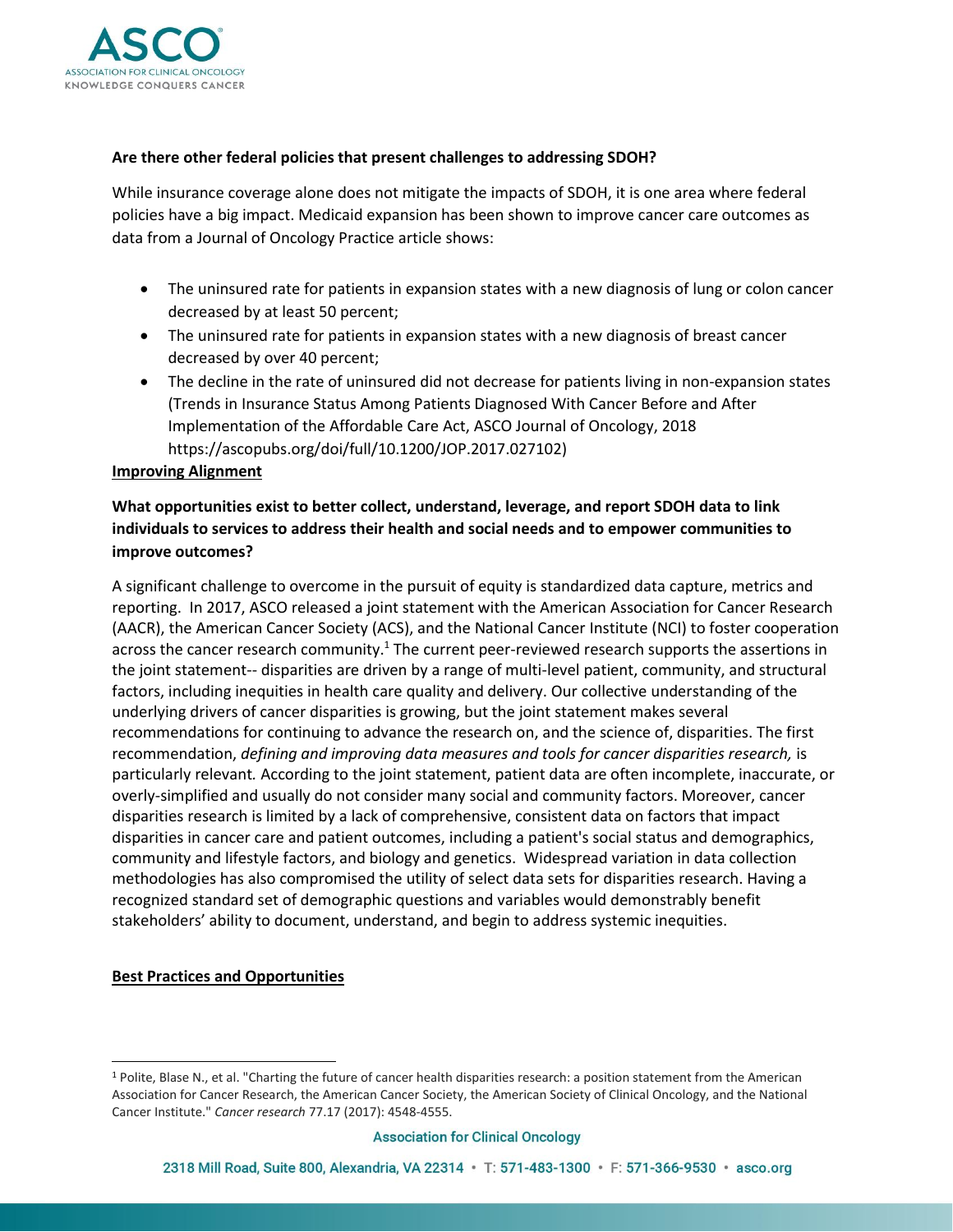

# **What are some programs/emergency flexibilities your organization leveraged to better address SDOH during the pandemic (i.e., emergency funding, emergency waivers, etc.)? Of the changes made, which would you like to see continued post-COVID?**

Telehealth flexibilities such as the elimination of the geographic and originating site restrictions in Medicare should be made permanent. Telehealth can increase access to care for patients with cancer while reducing treatment burden and disruption to patient lives. Providers who use telemedicine have reported that its benefits include decreased travel time for patients, immediate access to care, early detection of health issues and complications, increased patient autonomy, reduced caregiver burden, and increased patient satisfaction with health care.<sup>1</sup> Additionally, virtual visits can provide effective follow-up and enhanced convenience compared with traditional office visits. Telehealth interventions in chronic disease management have been shown to lead to a decline in hospital admissions/readmissions, length of hospital stays, emergency department visits, and a reduction in mortality.<sup>ii</sup>

In addition to greatly benefitting immunocompromised patients during a global pandemic, the expanded use of telehealth has also helped providers reach historically underserved populations, including rural populations and those that might find the need to take off work, find childcare, and arrange transportation to an in-person visit prohibitive. However, there is more work to be done to address the digital divide that can lead to inequities in the effective use of telemedicine.

ASCO believes federal and state governments should promote universal access to high-speed broadband through expanding digital infrastructure. Reliable broadband connections are still needed in many areas of the U.S. in order to successfully make telemedicine fully accessible. Efforts should be made to expand broadband access across the U.S.

**Which innovative state, local, and/or private sector programs or practices addressing SDOH should Congress look into further that could potentially be leveraged more widely across other settings? Are there particular models or pilots that seek to address SDOH that could be successful in other areas, particularly rural, tribal or underserved communities?**

An editorial written by Dr. Reginald Tucker-Seeley, Chair of ASCO's Social Determinants of Health in Cancer Care Task Force, provides a few examples of "efforts to facilitate the integration of screening and addressing SDOH and social needs in health care delivery" and programs that have been shown to have an impact. Specific examples include, Protocol for Responding to and Assessing Patient Assets, Risks, and Experiences (PRAPARE), Health Leads, and Centers for Medicare and Medicaid Services Innovation Center–funded Accountable Health Communities. See, Social Determinants of Health and Disparities in Cancer Care for Black People in the United States, DOI: 10.1200/OP.21.00229 JCO Oncology Practice 17, no. 5 (May 01, 2021) 261-263.

## **Transformative Actions**

**Alternative payment models help to measure health care based on its outcomes, rather than its services. What opportunities exist to expand SDOH interventions in outcome-based alternative payment models and bundled payment models?**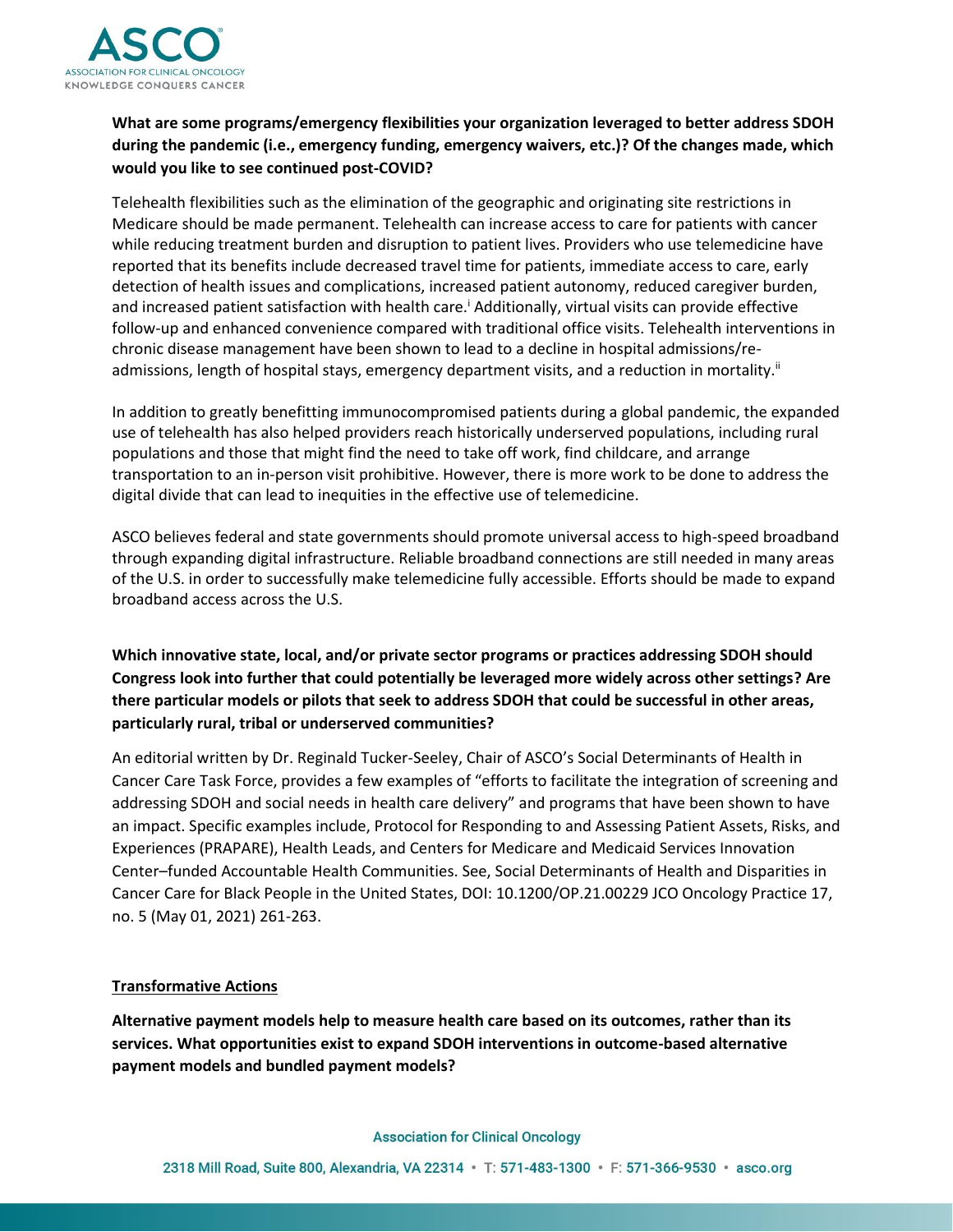

ASCO recently released a major update to our Patient-Centered Oncology Payment Model (PCOP), an alternative payment model designed to support transformation in cancer care delivery and reimbursement while ensuring that patients with cancer have access to high-quality, high-value care.

PCOP addresses an array of pressures facing cancer care, including the growing financial burdens on patients and families and increasing administrative burdens on practices as a result of expanding utilization management requirements.

ASCO's model transforms cancer care using three major approaches:

- improved care delivery and coordination through an oncology medical home framework, which has shown improved outcomes and reduced costs
- a performance-based reimbursement system that relies on patient-centered standards and transitions to bundled payments

• consistent delivery of high-quality care using clinical pathways that adhere to ASCO criteria. PCOP would be implemented in "communities" - multidisciplinary networks of oncology provider and practices; federal, state, and private payers; employers; and regional health networks - aligned to support patient-centered cancer care.

The Centers for Medicare and Medicaid (CMS) and the Center for Medicare and Medicaid Innovation (CMMI) issued a Request for Information about next steps following the completion of the agency's Oncology Care Model (OCM) in 2021. ASCO intends to submit PCOP as a way to expand the OCM experience and serve as an appropriate next step in innovation following the conclusion of OCM's performance periods.

# **A critical element of transformation, particularly for new models of care, is measurement and evaluation. With SDOH in mind, which are the most critical elements to measure in a model, and what differences should be considered when measuring SDOH outcomes for adults vs children?**

ASCO and the Community Oncology Alliance (COA) recently published standards for the Oncology Medical Home (OMH), which "includes a process for measurement of outcomes to facilitate continuous quality improvement". Additionally, health equity is a major component and included as a global statement in the standards, "Health equity is achieved when everyone has the opportunity to attain their highest level of health<sup>[39](https://ascopubs.org/doi/full/10.1200/OP.21.00167)</sup>; equity is a priority for practices throughout the continuum of cancer care. Within each domain of these standards, practices should be guided by the ASCO policy statement on cancer care disparities and endeavor to (1) ensure equitable access to high-quality care, (2) ensure equitable research, (3) address structural barriers, and (4) increase awareness and action. $40''$  $40''$ . DOI: 10.1200/OP.21.00167 JCO Oncology Practice 17, no. 8 (August 01, 2021) 475-492.

## **How can Congress best address the factors related to SDOH that influence overall health outcomes in rural, tribal and/or underserved areas to improve health outcomes in these communities?**

Recently, more attention has been paid to how the SDOH impact cancer care and outcomes. In September 2019, the National Academies of Sciences, Engineering, and Medicine (NASEM) released recommendations for integrating social care into the delivery of healthcare, providing overarching goals and recommendations to design and build a healthcare system and workforce that inherently address